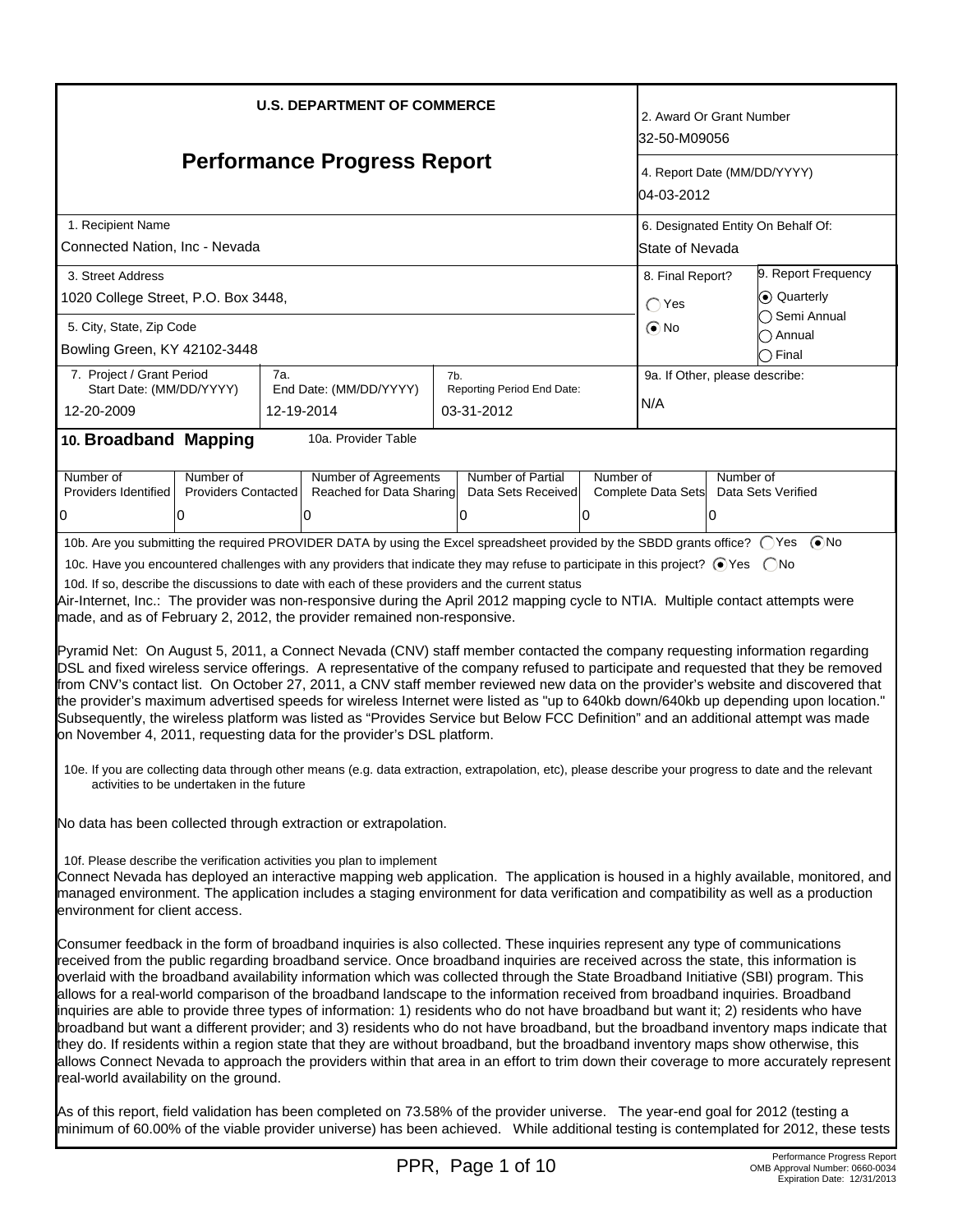will supplement previous activities and will focus primarily on providers with a substantial (or statewide) presence and will occur in geographic locations not previously tested.

10g. Have you initiated verification activities?  $\bigcirc$ Yes  $\bigcirc$  No

10h. If yes, please describe the status of your activities

An interactive broadband map is publicly available on the Connect Nevada website (http://www.connectnv.org/interactive-map) and received a total of 169 visits between January 1, 2012 and March 31, 2012. During this quarter, the project received a total of 8 broadband inquiries.

For this reporting period, 7 field verification tests were conducted. Thus far, project staff conducted multiple tests on the following providers: Above All Communications (d.b.a. Express Internet); Air-Internet, Inc.; Arizona Nevada Tower Corporation; AT&T Inc.; Avant Wireless LLC; Baja Broadband LLC; Beehive Telephone Company Inc.; CalNeva Broadband LLC; CC Communications; CenturyLink; Charter Communications; Citizens Telecommunications Company of Nevada (d.b.a. Frontier Communications of Nevada); Clearwire Corporation; Cox Communications; ETAN Industries (d.b.a. Clark Cablevision and CMA Cablevision); EZZnet, Inc.; Great Basin Internet Services; High Desert Internet Services; Highlands Wireless Inc.; Hot Spot Broadband Inc.; InfoWest (d.b.a. A & J Hardy Enterprises, Inc., Comnett Computer Services, and Peak Internet Services); KeyOn Wireless (also formerly Wells Rural Electric Telephone); Las Vegas Net; Leap Wireless (d.b.a. Cricket License Company LLC); Lincoln County Telephone; Moapa Valley Telephone Company; Mt. Wheeler Power; Oasis Online Inc.; Performance Computing Internet; Reliance Connects (d.b.a. Rio Virgin Telephone & Cablevision); Robinson Communication Corporation (d.b.a. Oregon-Idaho Utilities, Inc. and Humboldt Telephone Company); Schatnet Internet LLC; Sprint Nextel; TelePacific Communications (d.b.a. Nextweb and Covad); T-Mobile USA Inc.; Vegas Wi-Fi Communications LLC; Verizon Wireless; WNER Corporation (f.k.a. Satview Broadband, Ltd.); and Yonder Media.

(For more details, please refer to the Nevada Q1 2012 Supplemental Answers document.) 10i. If verification activities have not been initiated please provide a projected time line for beginning and completing such activities

N/A

# **Staffing**

10j. How many jobs have been created or retained as a result of this project? 7.49

Connect Nevada's FTEs reported for the quarter include 4.88 FTEs for staff, 2.56 FTEs for permanent consultants, and 0.05 FTEs for temporary, cyclical contractors. The project is fully staffed with a base of 7.44 FTEs.

Connected Nation has numerous staff, consultants, and contractors working on the Connect Nevada project, some at only a small percentage of their time. This approach is beneficial to the project in various ways: some staff provide necessary project support, many staff work together utilizing a team approach, and others are subject matter experts in their respective areas, and by leveraging their expertise the project benefits by their knowledge and skills without the necessity of supporting a more expensive full-time resource.

10k. Is the project currently fully staffed?  $\bigcirc$  Yes  $\bigcirc$  No

10l. If no, please explain how any lack of staffing may impact the project's time line and when the project will be fully staffed

N/A

10n. Staffing Table

10m. When fully staffed, how many full-time equivalent (FTE) jobs do you expect to create or retain as a result of this project? The project is fully staffed with a base of 7.44 FTEs.

| TUIT. Utaming Table                            |               |              |
|------------------------------------------------|---------------|--------------|
| Job Title                                      | FTE %         | Date of Hire |
| Connected Nation - Business Programmer Analyst |               | 04/02/2007   |
| Connected Nation - CAI Coordinator             | 5             | 12/13/2004   |
| Connected Nation - CAI Coordinator             | 46            | 09/16/2009   |
| Connected Nation - CAI Data Analyst            | $\mathcal{P}$ | 03/24/2009   |
|                                                |               |              |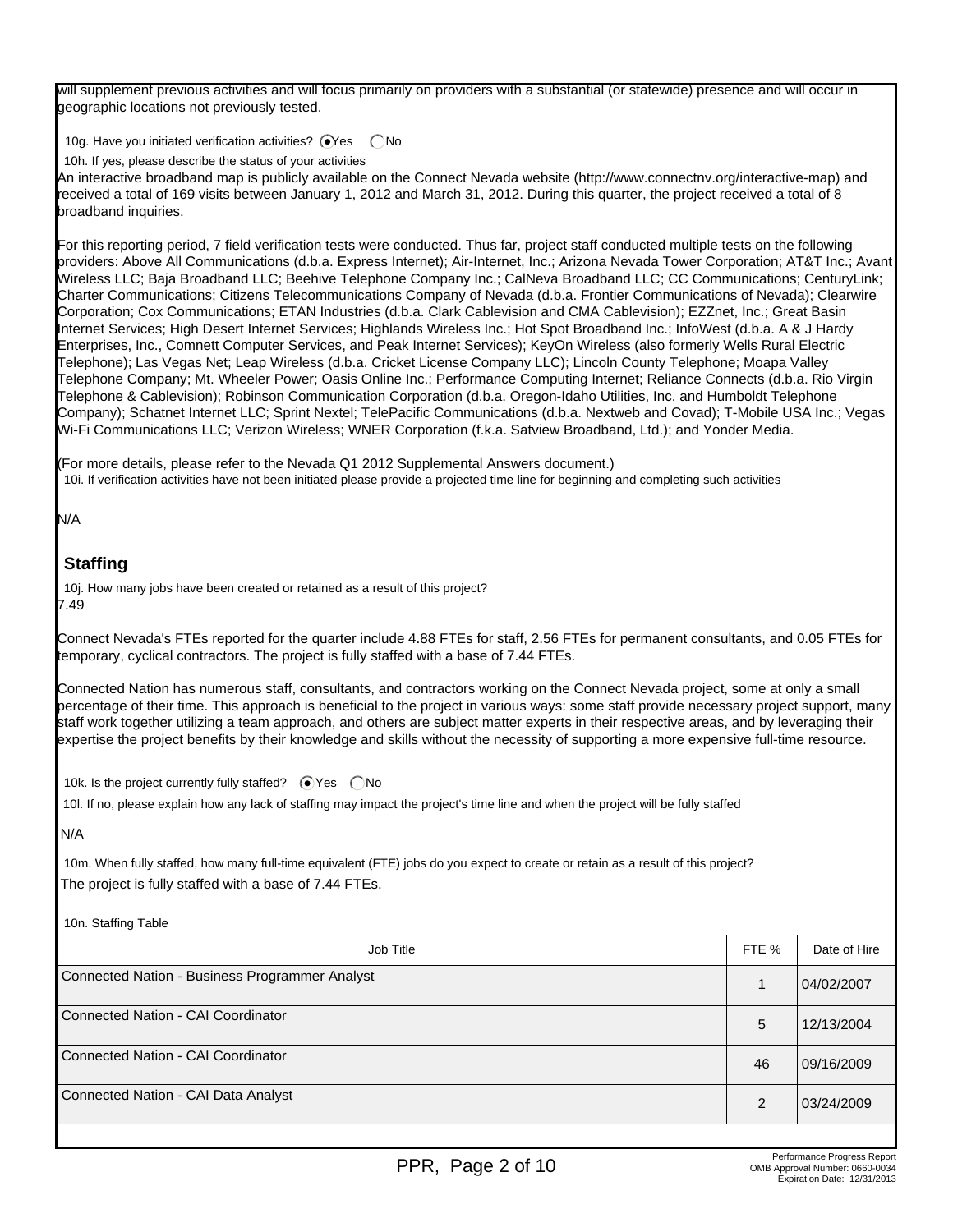| Connected Nation - CAI Data Manager                | 2              | 08/09/2010 |
|----------------------------------------------------|----------------|------------|
| Connected Nation - Compliance Coordinator          | 5              | 08/01/2008 |
| Connected Nation - Director Program Support        | 1              | 12/01/2004 |
| <b>Connected Nation - ETS Analyst</b>              | 1              | 07/13/2009 |
| <b>Connected Nation - ETS Analyst</b>              | $\overline{2}$ | 07/13/2009 |
| <b>Connected Nation - ETS Analyst</b>              | 4              | 12/01/2009 |
| Connected Nation - ETS Manager                     | $\overline{7}$ | 07/01/2007 |
| <b>Connected Nation - GIS Analyst</b>              | 1              | 05/14/2007 |
| <b>Connected Nation - GIS Analyst</b>              | 4              | 04/01/2010 |
| <b>Connected Nation - GIS Analyst</b>              | 4              | 11/16/2009 |
| <b>Connected Nation - GIS Analyst</b>              | 77             | 04/01/2010 |
| Connected Nation - GIS Services Manager            | 3              | 05/15/2007 |
| Connected Nation - Grants Management Officer       | 6              | 02/24/2003 |
| Connected Nation - Outreach & Awareness Manager    | 6              | 03/24/2009 |
| Connected Nation - Outreach & Awareness Specialist | 9              | 02/02/2009 |
| Connected Nation - Outreach & Awareness Specialist | 10             | 10/01/2007 |
| Connected Nation - Outreach & Awareness Specialist | 12             | 01/04/2010 |
| Connected Nation - Outreach & Awareness Specialist | 22             | 01/04/2010 |
| Connected Nation - Program Director                | 10             | 08/04/2008 |
| Connected Nation - Program Manager                 | 96             | 05/16/2011 |
| Connected Nation - Project Coordinator             | 1              | 11/16/2010 |
| Connected Nation - Project Coordinator             | 5              | 04/01/2005 |
| Connected Nation - Project Management Director     | 8              | 12/16/2009 |
| Connected Nation - Project Manager                 | 1              | 03/16/2010 |
| Connected Nation - Project Manager                 | 1              | 01/14/2008 |
| Connected Nation - Project Manager                 | 4              | 09/04/2007 |
|                                                    |                |            |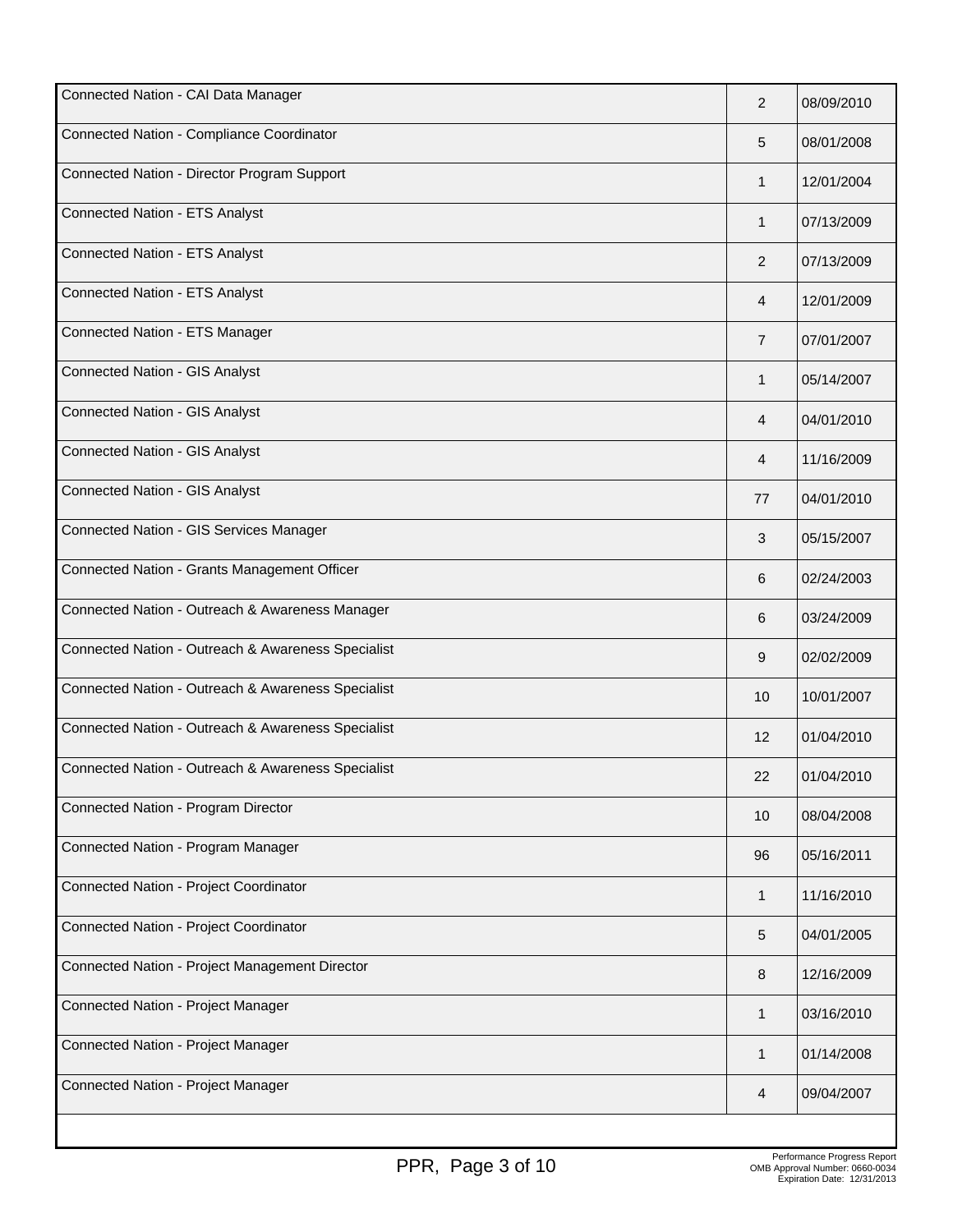| Connected Nation - Project Manager                                                                                                 |                                                                                    |                            |                   |                        |             |                              |                                   | 4             |                   | 01/14/2008                     |
|------------------------------------------------------------------------------------------------------------------------------------|------------------------------------------------------------------------------------|----------------------------|-------------------|------------------------|-------------|------------------------------|-----------------------------------|---------------|-------------------|--------------------------------|
| Connected Nation - Project Manager                                                                                                 |                                                                                    |                            |                   |                        |             |                              |                                   | 6             |                   | 09/01/2006                     |
| Connected Nation - Project Manager                                                                                                 |                                                                                    |                            |                   |                        |             |                              | 49                                |               | 08/20/2007        |                                |
|                                                                                                                                    | Connected Nation - Provider Relations Manager                                      |                            |                   |                        |             |                              |                                   | 10            |                   | 02/17/2005                     |
| Connected Nation - Research Analyst                                                                                                |                                                                                    |                            |                   |                        |             |                              |                                   | 1             |                   | 06/01/2009                     |
| Connected Nation - Research Analyst                                                                                                |                                                                                    |                            |                   |                        |             |                              |                                   | 4             |                   | 02/01/2010                     |
| Connected Nation - Research Analyst                                                                                                |                                                                                    |                            |                   |                        |             |                              |                                   | 42            |                   | 10/17/2011                     |
| Connected Nation - Research Manager                                                                                                |                                                                                    |                            |                   |                        |             |                              |                                   | 11            |                   | 05/14/2007                     |
|                                                                                                                                    | Connected Nation - State Services Manager                                          |                            |                   |                        |             |                              |                                   | 4             |                   | 07/01/2007                     |
|                                                                                                                                    | Connected Nation - State Services Sr. Specialist                                   |                            |                   |                        |             |                              |                                   | 1             |                   | 12/20/2009                     |
| Consultant - Associate Counsel                                                                                                     |                                                                                    |                            |                   |                        |             |                              |                                   | $\mathbf{1}$  |                   | 09/14/2009                     |
|                                                                                                                                    | <b>Consultant - Community Tech Team Specialist</b>                                 |                            |                   |                        |             |                              |                                   | 92            |                   | 01/06/2012                     |
| <b>Consultant - Community Tech Team Specialist</b>                                                                                 |                                                                                    |                            |                   |                        |             |                              | 100                               |               | 10/17/2011        |                                |
| Consultant - ETS Analyst                                                                                                           |                                                                                    |                            |                   |                        |             |                              |                                   | 63            |                   | 02/08/2010                     |
| GISbiz, Inc. - Programmer                                                                                                          |                                                                                    |                            |                   |                        |             |                              | 3                                 |               | 02/27/2012        |                                |
| GISbiz, Inc. - Systems Architect                                                                                                   |                                                                                    |                            |                   |                        |             |                              | $\overline{2}$                    |               | 02/27/2012        |                                |
| <b>Add Row</b><br>Remove Row                                                                                                       |                                                                                    |                            |                   |                        |             |                              |                                   |               |                   |                                |
| <b>Sub Contracts</b>                                                                                                               |                                                                                    |                            |                   |                        |             |                              |                                   |               |                   |                                |
| 10o. Subcontracts Table                                                                                                            |                                                                                    |                            | Contract          |                        |             |                              |                                   |               |                   |                                |
| Name of Subcontractor                                                                                                              | Purpose of Subcontract                                                             | <b>RFP Issued</b><br>(Y/N) | Executed<br>(Y/N) | <b>Start Date</b>      |             | End Date                     | <b>Federal Funds</b>              | In-Kind Funds |                   |                                |
| Thoroughbred Research<br>Group                                                                                                     | Research Surveys                                                                   | Υ                          | Y                 | 02/09/2010             |             | 02/08/2012                   | 176,850                           | 0             |                   |                                |
| Υ<br><b>Contract Labor</b><br><b>Contract Labor</b><br>N<br>12/20/2009<br>12/19/2014<br>209,055                                    |                                                                                    |                            |                   |                        |             |                              | 161,088                           |               |                   |                                |
| <b>Add Row</b>                                                                                                                     |                                                                                    |                            |                   |                        |             |                              |                                   |               | <b>Remove Row</b> |                                |
| <b>Funding</b>                                                                                                                     |                                                                                    |                            |                   |                        |             |                              |                                   |               |                   |                                |
|                                                                                                                                    | 10p. How much Federal funding has been expended as of the end of the last quarter? |                            |                   |                        | \$1,858,679 |                              | 10q. How much Remains?            |               |                   | \$2,134,762                    |
| 10r. How much matching funds have been expended as of the end of last quarter?<br>\$379,337<br>10s. How much Remains?<br>\$688,636 |                                                                                    |                            |                   |                        |             |                              |                                   |               |                   |                                |
| 10t. Budget Worksheet                                                                                                              |                                                                                    |                            |                   |                        |             |                              |                                   |               |                   |                                |
| <b>Mapping Budget Element</b>                                                                                                      | Federal<br><b>Funds</b><br>Granted                                                 | Proposed<br>In-Kind        |                   | Total<br><b>Budget</b> |             | Federal<br>Funds<br>Expended | <b>Matching Funds</b><br>Expended |               |                   | <b>Total Funds</b><br>Expended |
| <b>Personal Salaries</b>                                                                                                           | \$1,225,643                                                                        | \$272,721                  |                   | \$1,498,364            |             | \$526,933                    | \$745                             |               |                   | \$527,678                      |
|                                                                                                                                    |                                                                                    |                            |                   |                        |             |                              |                                   |               |                   |                                |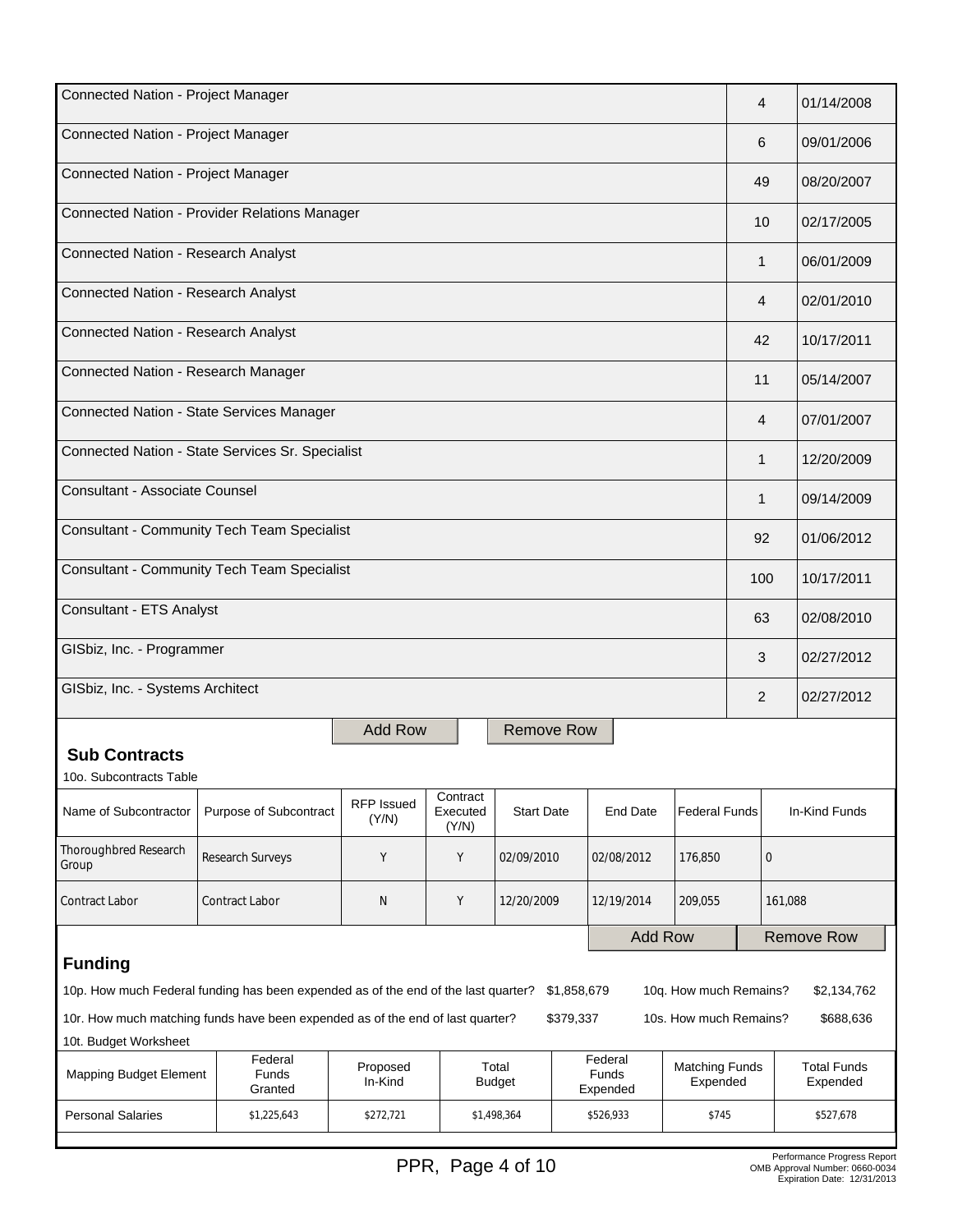| <b>Mapping Budget Element</b>    | Federal<br><b>Funds</b><br>Granted | Proposed<br>In-Kind | Total<br><b>Budget</b> | Federal<br><b>Funds</b><br>Expended | <b>Matching Funds</b><br>Expended | <b>Total Funds</b><br>Expended |
|----------------------------------|------------------------------------|---------------------|------------------------|-------------------------------------|-----------------------------------|--------------------------------|
| <b>Personnel Fringe Benefits</b> | \$262,898                          | \$0                 | \$262,898              | \$114,483                           | \$160                             | \$114,643                      |
| Travel                           | \$260,881                          | \$0                 | \$260,881              | \$82,071                            | \$582                             | \$82,653                       |
| Equipment                        | \$134,194                          | \$0                 | \$134,194              | \$72,093                            | \$0                               | \$72,093                       |
| Materials / Supplies             | \$42,431                           | \$0                 | \$42,431               | \$25,063                            | \$0                               | \$25,063                       |
| <b>Subcontracts Total</b>        | \$802,096                          | \$75,649            | \$877,745              | \$403,345                           | \$161,088                         | \$564,433                      |
| Subcontract #1                   | \$265,231                          | \$0                 | \$265,231              | \$176,850                           | \$0                               | \$176,850                      |
| Subcontract #2                   | \$477,079                          | \$75,649            | \$552,728              | \$209,055                           | \$161,088                         | \$370,143                      |
| Subcontract #3                   | \$21,104                           | \$0                 | \$21,104               | \$7,602                             | \$0                               | \$7,602                        |
| Subcontract #4                   | \$38,682                           | \$0                 | \$38,682               | \$9,838                             | \$0                               | \$9,838                        |
| Subcontract #5                   | \$0                                | \$0                 | \$0                    | \$0                                 | \$0                               | \$0                            |
| Construction                     | \$0                                | \$0                 | \$0                    | \$0                                 | \$0                               | \$0                            |
| Other                            | \$111,699                          | \$628,571           | \$740,270              | \$38,807                            | \$215,737                         | \$254,544                      |
| <b>Total Direct Costs</b>        | \$2,839,842                        | \$976,941           | \$3,816,783            | \$1,262,795                         | \$378,312                         | \$1,641,107                    |
| <b>Total Indirect Costs</b>      | \$1,153,599                        | \$91,032            | \$1,244,631            | \$595,884                           | \$1,025                           | \$596,909                      |
| <b>Total Costs</b>               | \$3,993,441                        | \$1,067,973         | \$5,061,414            | \$1,858,679                         | \$379,337                         | \$2,238,016                    |
| % Of Total                       | 79                                 | 21                  | 100                    | 83                                  | 17                                | 100                            |

### **Hardware / Software**

10u. Has the project team purchased the software / hardware described in the application?  $\bigcirc$  Yes  $\bigcirc$  No

10v. If yes, please list

Hardware/Software purchases for the project to date include the following:

Interactive Mapping Application - \$60,000

GIS Software & Maintenance - \$5,745 Computers & Software - \$11,604 Speed Test Software - \$3,893 Google Earth Pro - \$585

Spectrum Analyzer - \$4,477

10w. Please note any software / hardware that has yet to be purchased and explain why it has not been purchased

Remaining purchases may include SQL server for mapping geodatabase, SQL server software, multiple dedicated storage server, security application, additional backup replication solution, computers, a spectrum analyzer, GPS units, interactive map upgrades/ maintenance, ArcInfo/ArcGIS maintenance, and speed test updates as well as computers and software maintenance.

10x. Has the project team purchased or used any data sets?  $\bigcirc$ Yes  $\bigcirc$ No

#### 10y. If yes, please list

Connect Nevada received a dataset from the Lyon County School District as part of an in-kind contribution containing Lyon County student records. This dataset provides statistics illustrating the number of parents who have checked on their child's progress via an online system set up and maintained by the school. - \$100

Connect Nevada received a dataset from the state containing total population for counties, cities, and towns as part of an in-kind contribution that will be utilized by the project to assist with its mapping and planning goals. - \$10,592

Connect Nevada received a dataset from the state, containing age, sex, race, and Hispanic origin estimates and projections for 2010-2030 as part of an in-kind match contribution to assist the project with its mapping and planning goals. - \$29,332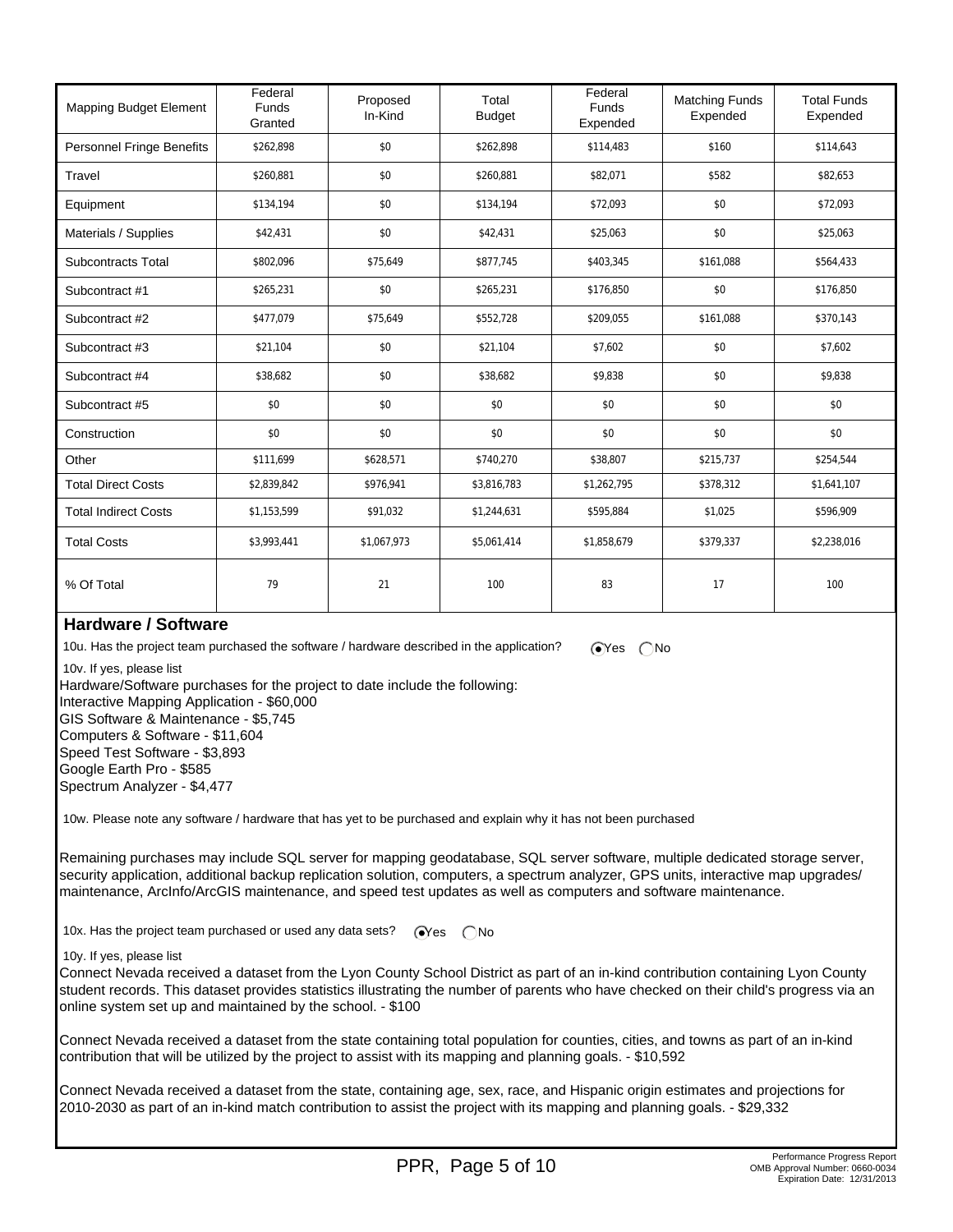Connect Nevada obtained a dataset containing Nevada healthcare Community Anchor Institution (CAI) data. Since the dataset was developed using federal funds, it was not valued nor was it counted as match toward the program.

As part of an in-kind contribution from the Nevada Department of Transportation, Connect Nevada received a dataset containing 2011 road segments. This was instrumental in processing the 2010 Census road data. Since the dataset was developed using federal funds, it was not valued nor was it counted as match toward the program.

As part of an in-kind contribution from the Nevada Department of Taxation, Connect Nevada received a dataset containing business tax filings by county. The value of this dataset is still being determined.

10z. Are there any additional project milestones or information that has not been included?  $\bigcirc$  Yes  $\bigcirc$  No

10aa. If yes, please list

Connect Nevada submitted broadband provider mapping data updates in accordance with the National Telecommunications and Information Administration (NTIA) semi-annual requirement on March 28. The submission included participation of just over 98 percent of the Nevada provider community.

Significant CAI outreach took place when engaging the Nevada Department of Education, the Nevada Association of School Boards superintendents, and the Nevada Department of Health and Human Services this quarter. Connect Nevada also worked the Nevada State Library and Archives to survey libraries via e-mail and telephone.

 10bb. Please describe any challenge or obstacle that you have encountered and detail the mitigation strategies the project team is employing Educating CAI contacts about the data collection efforts of Connect Nevada continues to be a challenge in Nevada. To mitigate this problem, Connect Nevada is engaging sector leaders to request assistance in distributing a CAI survey which will help to show support and validate the survey. The response has proven to be significantly higher when the survey is distributed by a sector leader or organization.

Based on total expenditures through Q1 2012, Connect Nevada's non-federal cost percentage is 16.95%. Therefore, CNV will fall short of the required match percentage. Program staff continue to work with the state partner in order to identify alternative sources of match/ in-kind contributions. Through volunteer and consultant time, state partner personnel and benefits, office space made available by the state of Nevada to program staff, and the valuation of the Sales & Use Tax Locations Dataset, Connect Nevada anticipates meeting the required match percentage at the conclusion of Q2 2012.

10cc. Please provide any other information that you think would be useful to NTIA as it assesses your Broadband Mapping Project

On January 31, Connect Nevada released updated broadband availability estimates at the statewide and county levels using the most recently published 2010 Census household data. These availability estimates reveal that 1% of Nevada households do not have access to basic broadband service of at least 768 kilobytes per second (Kbps) downstream and 200 Kbps upstream. In addition, the data show that 2.7% of Nevada households do not have access to higher speeds of at least 3 megabytes per second (Mbps) downstream and 768 Kbps upstream. Further, across rural areas of Nevada, the percentage of unserved households by any fixed broadband service is 5.6%, representing approximately 6,790 unserved rural Nevada households. http://www.connectnv.org/blog/post/ connect-nevada-releases-updated-broadband-availability-estimates

On February 17, an analysis of the Federal Communications Commission's (FCC) preliminary list of areas in Nevada eligible for the FCC's Mobility Fund was released - http://www.connectnv.org/blog/post/connect-nevada-releases-usf-mobility-fund-eligibility-mapsanalysis. Connect Nevada's analysis compares the FCC eligible areas list to the geographic areas on our maps that have access to mobile download speeds of 1.5 Mbps. Every "3G" technology listed by the FCC in its Mobility Fund is expected to have the potential of delivering at least 1.5 Mbps service. For the most part, our data confirms that the vast majority of the areas of Nevada lacking 3G technology do not, in fact, have adequate mobile broadband service. However, it also appears that many parts of Nevada that do not have access to high-speed mobile broadband service are not on the FCC's list of eligible areas.

(For more details, please refer to the Nevada Q1 2012 Supplemental Answers document.)

## **11. Broadband Planning**

 11a. Please describe progress made against all goals, objectives, and milestones detailed in the approved Project Plan. Be sure to include a description of each major activity / milestone that you plan to complete and your current status

Broadband Capacity Building Quarterly Milestones Year 3, Quarter 1

Milestone: State broadband program office administration complete.

This milestone was met. Connect Nevada program staff coordinated the meetings of the Nevada Broadband Task Force on January 12, February 22, and March 27 where updates were provided relating to mapping, research, policy, local planning, and community engagement efforts. The grant program's state partner received updates weekly through status reports and in-person meetings. Connect Nevada focused reporting efforts on local engagement items that informed state planning and coordination with other grant projects in an effort to develop a comprehensive statewide broadband plan. Also during the quarter, office space was maintained in the Nevada State Library and Archives building.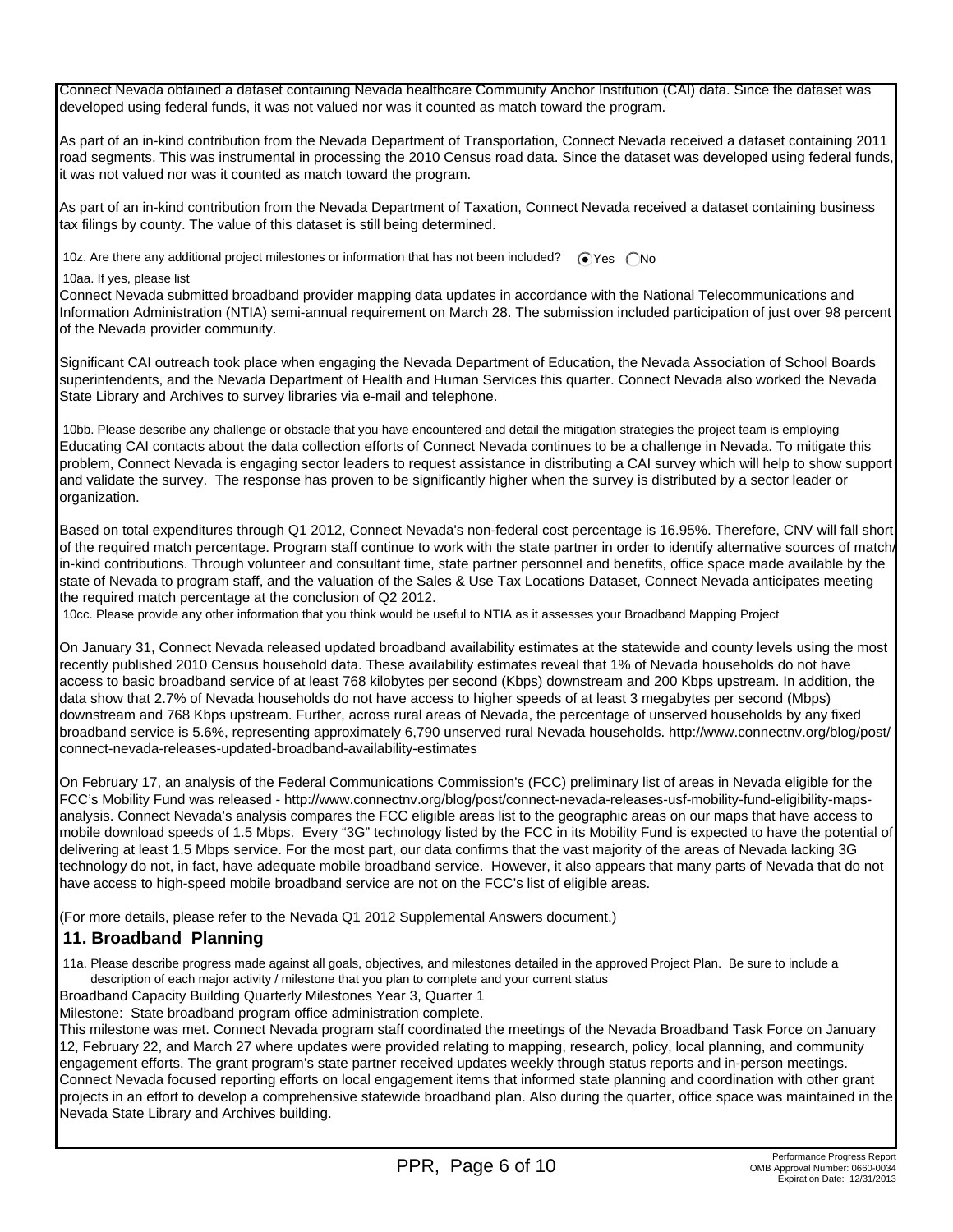Connect Nevada provided administrative oversight through continued training of regional planning consultants at weekly support meetings and through weekly community engagement webinars. Reporting mechanisms were developed for consultants where the status of community engagement was reported, goals and objectives were set and reported upon, community engagement meeting outcomes were shared, and training and support were provided. Training and support were also provided through in-person training sessions by the state program manager at local planning team meetings.

The state team (including regional planning consultants) met weekly, and the national team collaborated through community engagement webinars where best practices were shared and potential barriers and opportunities were identified and discussed. Additionally a statewide webinar was hosted to discuss implications of Universal Service Fund (USF) Lifeline Reforms and opportunities for pilot projects.

(For more details, please refer to the Nevada Q1 2012 Supplemental Answers document.) 11b. Please describe any challenge or obstacle that you have encountered and detail the mitigation strategies the project team is employing Broadband Capacity Building Nothing to report

Technical Assistance

The peer review process was unable to be finalized before the end of Q1 2012. At this time, an appropriate peer reviewer has been identified and a contract has been signed. This contributed to the delay in finalizing and publicly releasing the 2011 business survey results. Since the peer reviewer for Nevada has been identified, this should not be an issue in future quarters.

The initiation of the 2012 statewide residential survey was delayed until Q2 2012 to ensure feedback from the Nevada Broadband Task Force could be incorporated into the plans for the survey.

Local/Regional Technology Planning Teams Nothing to report.

| 11c. Does the Project Team anticipate any changes to the project plan for Broadband Planning? GYes C No |  |  |
|---------------------------------------------------------------------------------------------------------|--|--|
|---------------------------------------------------------------------------------------------------------|--|--|

 11d. If yes, please describe these anticipated changes. Please note that NTIA will need to approve changes to the Project Plan before they can be implemented

Broadband Capacity Building Nothing to report.

Technical Assistance

The public release of the 2011 Business Technology Assessment has been moved to Q2 2012 due to delay in peer reviews.

As described in the approved Project Plan, discussions were held with the Nevada Broadband Task Force and the Nevada State Library and Archives regarding the methodology and results of past surveys so that stakeholder input could be incorporated into research plans for years 3 through 5. These discussions were part of the January 12, 2012, and February 22, 2012, Nevada Broadband Task Force meetings.

As a result of this input, and with the intention of ongoing collaboration with the Nevada Broadband Task Force and the Nevada State Library and Archives, Connect Nevada will conduct residential surveys in 2012 and 2013 that will focus on specific technology adoption and barrier issues to adoption (such as mobile broadband adoption) and a business survey in 2013 that will be designed to be more sector-specific. In 2014, Connect Nevada will conduct a residential survey with a statewide sample representative of the state's adult population, consistent with the methodology used for the surveys conducted in 2011. This will allow for trending and comparisons to the baseline residential survey administered in 2010 and 2011.

Upon approval from NTIA of the revised plan, the 2012 residential survey will commence. CNV anticipates this occurring in Q2 2012. In turn, the 2012 residential survey will be analyzed and initial results will be released to the state in Q3 2012, and the residential survey results will be finalized and released in Q4 2012.

| (For more details, please refer to the Nevada Q1 2012 Supplemental Answers document.)<br><b>Funding</b>                 |     |     |     |     |     |     |  |
|-------------------------------------------------------------------------------------------------------------------------|-----|-----|-----|-----|-----|-----|--|
| 11e. How much Federal funding has been expended as of the end of the last quarter? \$0<br>11f. How much Remains?<br>\$0 |     |     |     |     |     |     |  |
| 11g. How much matching funds have been expended as of the end of last quarter?<br>11h. How much Remains?<br>\$0         |     |     |     |     |     |     |  |
| 11i. Planning Worksheet                                                                                                 |     |     |     |     |     |     |  |
| <b>Personal Salaries</b>                                                                                                | \$0 | \$0 | \$0 | \$0 | \$0 | \$0 |  |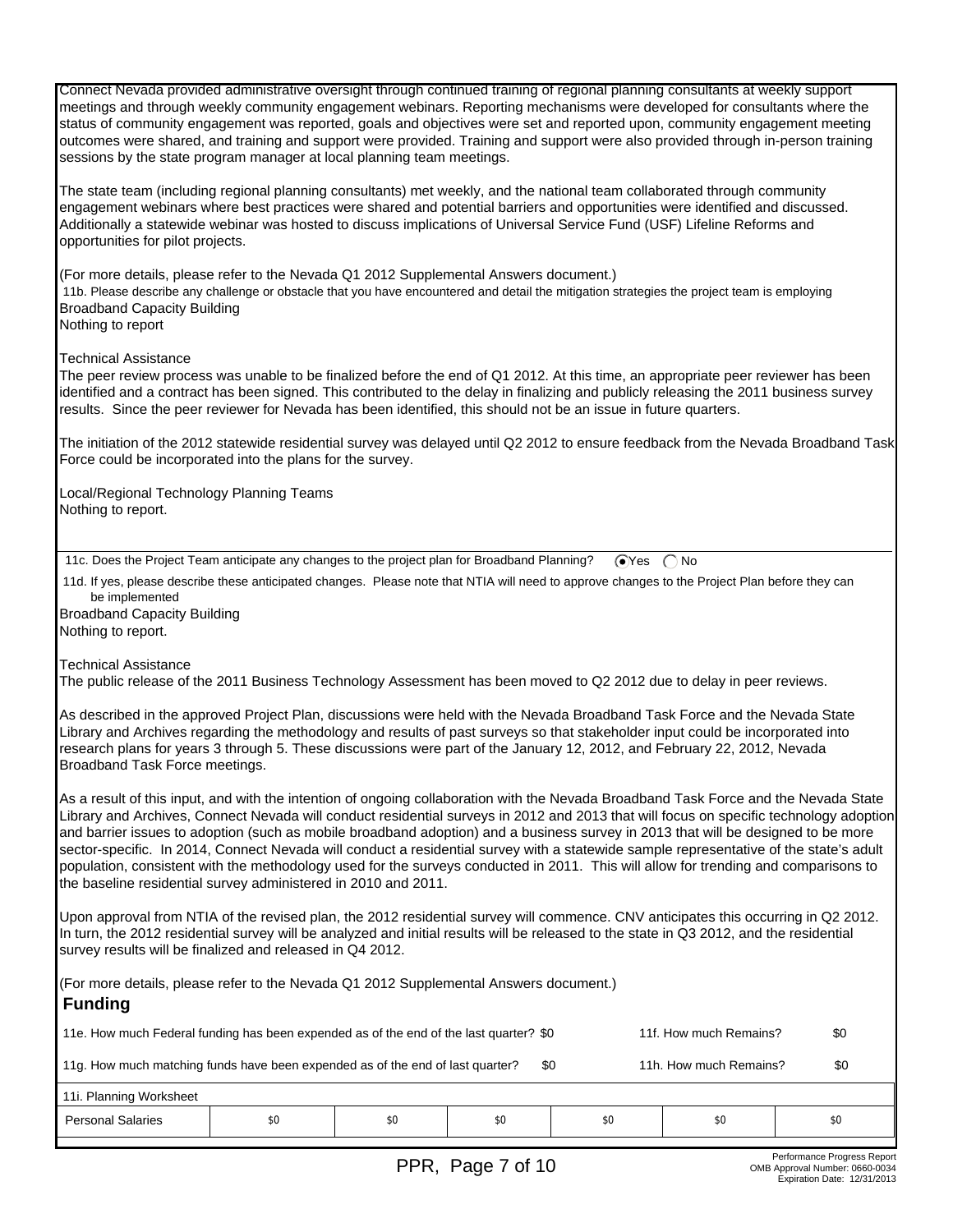| 11i. Planning Worksheet     |           |             |           |     |             |           |  |
|-----------------------------|-----------|-------------|-----------|-----|-------------|-----------|--|
| Personnel Fringe Benefits   | \$0       | \$0         | \$0       | \$0 | \$0         | \$0       |  |
| Travel                      | \$0       | \$0         | \$0       | \$0 | \$0         | \$0       |  |
| Equipment                   | \$0       | \$0         | \$0       | \$0 | \$0         | \$0       |  |
| Materials / Supplies        | \$0       | \$0         | \$0       | \$0 | \$0         | \$0       |  |
| <b>Subcontracts Total</b>   | \$0       | \$0         | \$0       | \$0 | \$0         | \$0       |  |
| Subcontract #1              | \$0       | \$0         | \$0       | \$0 | \$0         | \$0       |  |
| Subcontract #2              | \$0       | \$0         | \$0       | \$0 | \$0         | \$0       |  |
| Subcontract #3              | \$0       | \$0         | \$0       | \$0 | \$0         | \$0       |  |
| Subcontract #4              | \$0       | \$0         | \$0       | \$0 | \$0         | \$0       |  |
| Subcontract #5              | \$0       | \$0         | \$0       | \$0 | \$0         | \$0       |  |
| Construction                | \$0       | \$0         | \$0       | \$0 | \$0         | \$0       |  |
| Other                       | \$0       | \$0         | \$0       | \$0 | \$0         | \$0       |  |
| <b>Total Direct Costs</b>   | \$0       | \$0         | \$0       | \$0 | \$0         | \$0       |  |
| <b>Total Indirect Costs</b> | \$0       | \$0         | \$0       | \$0 | \$0         | \$0       |  |
| <b>Total Costs</b>          | \$0       | \$0         | \$0       | \$0 | \$0         | \$0       |  |
| % Of Total                  | $\pmb{0}$ | $\mathbf 0$ | $\pmb{0}$ | 0   | $\mathbf 0$ | $\pmb{0}$ |  |

# **Additional Planning Information**

 11j. Are there any additional project milestones or information that has not been included? Community teams were highlighted in CNV's first monthly eNewsletter to share project successes, raise awareness of initiative work, and engage the public in the Connected process. At the close of Q1 2012, CNV had 451 eNewsletter subscribers.

Connect Nevada raised awareness of broadband-related issues statewide through the monthly eNewsletter, press releases, blog postings, and social networking. CNV worked directly with statewide influencers, groups, organizations, and industries to encourage focus on broadband adoption, access, and use.

The Q1 2012 eNewsletters are provided as PDF attachments as a part of this report.

11k. Please describe any challenge or obstacle that you have encountered and detail the mitigation strategies the Project Team is employing

Nothing to report

 11l. Please provide any other information that you think would be useful to NTIA as it assesses your Broadband Mapping Project CNV counted 3.5 million (3,562,654) positive Mainstream media stories in Q1 2012. Stories that point to CNV's research and work and raise awareness of the CNV program include:

\* Las Vegas Review-Journal; Business-Government Partnerships Touted as Experts Converge on Las Vegas: Studies have shown that investment in broadband Internet returns 10 times the cost in local economic growth and secondary investment. Many companies cite the availability of broadband as essential to starting or expanding operations. The Internet also allows small businesses, even those based in remote locations, to compete worldwide. Connect Nevada created a community certification program that offers a comprehensive and localized way for many communities to "bridge the digital divide". Business leaders in rural White Pine County launched CNV's Connected program to help gain increased access and use of broadband as a lifeline to better jobs, education, and medical resources. http://www.lvrj.com/business/business-government-partnerships-touted-as-experts-converge-on-lasvegas-141283633.html

\* Ely Daily Times – Connect Nevada Hires Advisor to 'Train Trainers': CNV's new Community Technology Advisor will provide "trainthe-trainer" activities to the regional planning teams on the broadband landscape to spur digital literacy activities in each region. In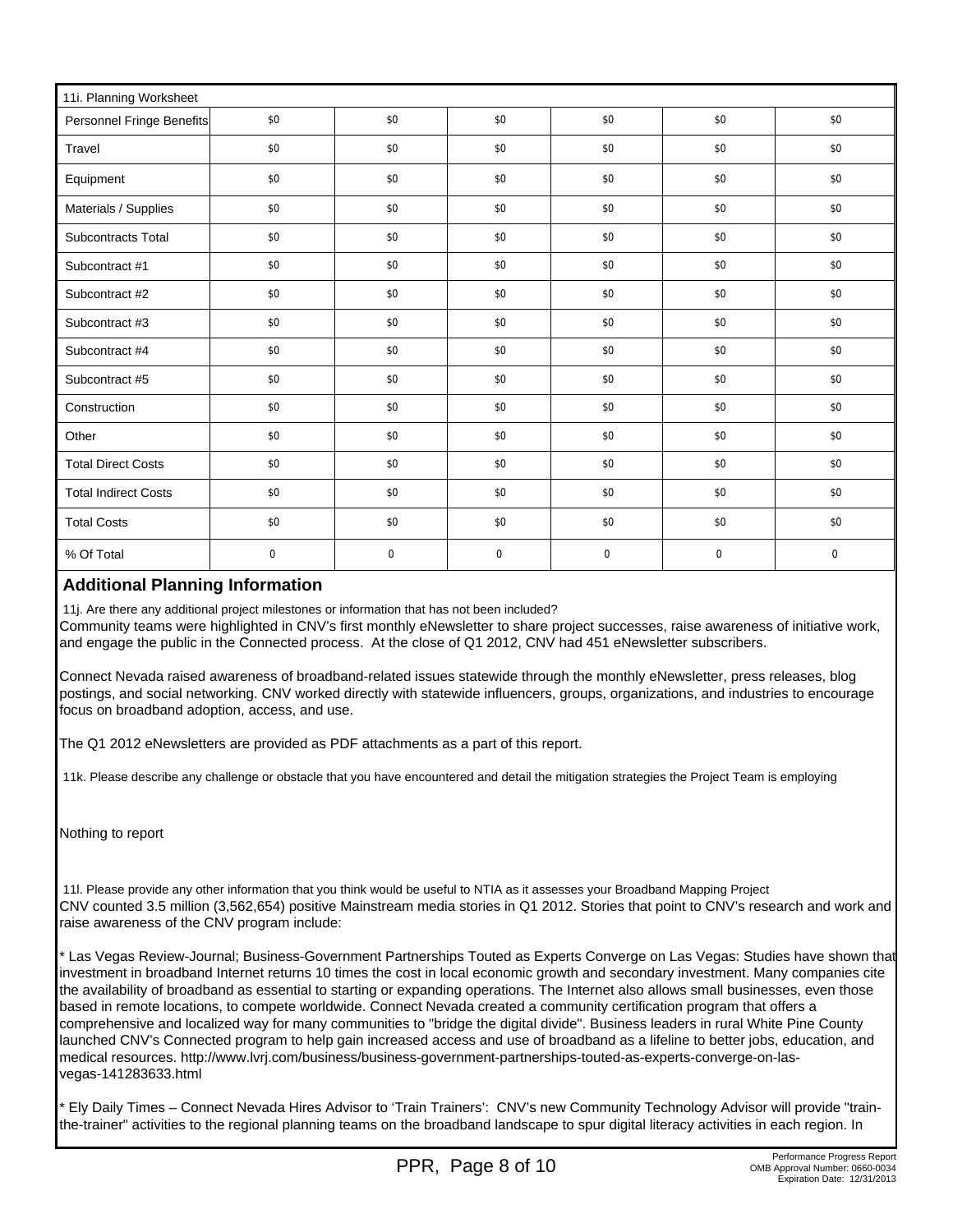addition, he will work with program outreach staff and volunteers of the regional planning teams in an effort to increase regional and local awareness of the planning teams, the planning process, the benefits of increased broadband adoption, and Connect Nevada through the media and local organizations. http://www.elynews.com/news/article\_0a360db8-4883-11e1-b99a-001871e3ce6c.html

(For more details, please refer to the Nevada Q1 2012 Supplemental Answers document.)